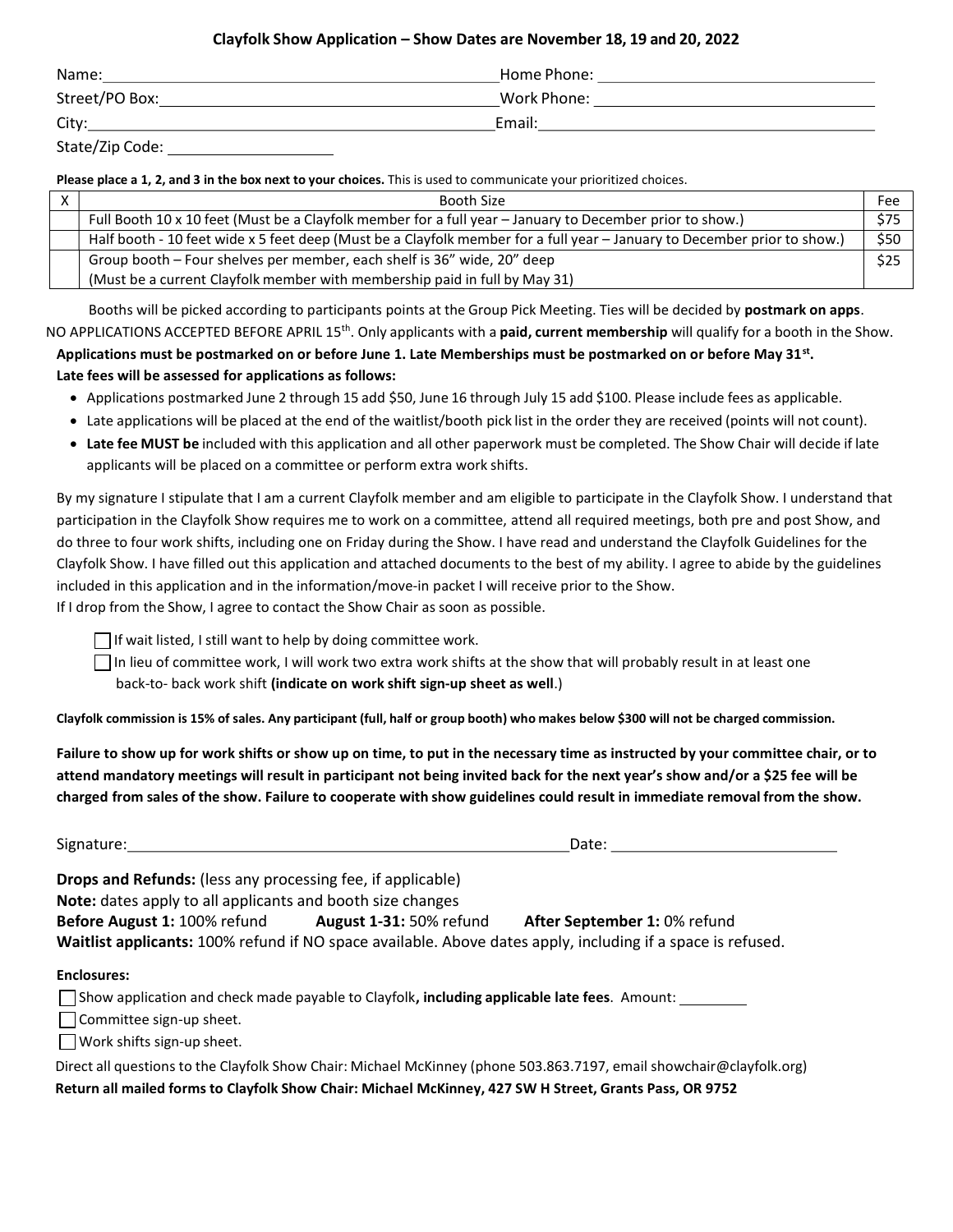## Clayfolk Show guidelines (for participant reference and records)

- 1. Attendance and working the Show is required for opening day.
- 2. Participants are encouraged to be in their booth throughout the sale.
- 3. Participants agree to work at least three shifts during the Show, with one on Friday, and to show up for work assignments on time or arrange for a substitute.
- 4. During load in/out the Armory building rules require that the doors to the Armory must remain shut between each use.

#### Pottery/Pricing

- 1. Bring only best original work. NO SECONDS and NO COMMERCIAL MOLDS.
- 2. No accessories that are not included in the price of the pottery (chopsticks, candles, etc.)
- 3. Pots must be individually marked with one removable white sticker, ½ inch minimum. Preferred Avery item #5408, round ¾ inch. (Rectangular stickers must be oriented in the same direction). Use fresh stickers each year.
- 4. Only the participant's last name and the price of the piece will be on the price tag. (First initial allowed)
- 5. Price tags will not include zeros or other symbols, letters, or other inventory records.
- 6. No multiple pricing (no discount for buying more than one.)
- 7. Prices cannot be changed once the sale starts (no discounts at the end of the sale.)

#### Booth Spaces

- 1. Participant is required to provide enough lighting to illuminate booth. Each booth is restricted to 500 watts, bulbs should not exceed 60 watts each and lighting must meet fire marshal restrictions.
- 2. Artist description recommended: name, picture, informational text (artist statement, biography, fun facts), etc. Display in booth.
- 3. Table coverings must be clean, pressed and extend to the floor.
- 4. Be prepared to provide backdrop and sides for booth area.
- 5. All backdrops, table coverings, etc. must be fire retardant treated.
- 6. No water in items for sale or open flame in booths
- 7. No roof of any kind on booths.
- 8. All furnishings, displays and chairs must be fully within the assigned booth space for fire safety and customer safety no exceptions.

#### Booth Selection

- 1. Show participants will pick booth spaces during the October general membership/booth pick meeting.
- 2. Booth must be in a location different from previous year.
- 3. Participants who cannot attend the booth pick meeting and have no proxy will have a booth assigned by the Show Chair.
- 4. Booths that are assigned due to lack of attendance or proxy are final.
- 5. If participant wishes to have a smaller booth than originally requested, the Show Chair must be notified two weeks before booth pick meeting.

#### Mandatory Meetings

- 1. All participants must attend the pre-Show meeting and the post-Show meeting (after Show and booth tear down). Participants must have prior permission from the Show Chair or Clayfolk board to miss one of these meetings. An unexcused absence will be charged \$25 from sales of the show.
- 2. Committee chairs have additional mandatory meetings and will lose one point for a missed meeting and two points for two missed meetings.

#### Committee Work and work shifts

- 1. Each paid applicant in a booth must work three to four work shifts (some exceptions for committee chairs).
- 2. Each paid applicant in a booth must either work on a committee or serve as a committee chair.
- 3. Committee work can be traded for two additional work shifts (making a total of five work shifts and can be back-to-back).

Committee Work is different from work shifts that occur during the Show. Committee work is assigned by the Show Chair using preferences applicant has noted on the Committee Placement Sheet (no guarantees). Most committee work needs to be done prior to the Show. However, some committee work is done during the setup/tear-down process, in addition to an extra work shift.

#### Breakage:

Clayfolk will pay for breakage due to customer handling or accidents during sales/wrapping but not breakage that is due to poor display design. Payment comes out of booth fees/commissions. No payment will be made for breakage of work valued at under \$20 or over \$500 (price minus commission). Clayfolk will not cover missing pots nor switched or altered tags.

## SHOW GUIDELINES FOR PARTICIPANT TO KEEP IN RECORDS

Direct all questions to the Clayfolk Show Chair: Michael McKinney (phone 503.863.7197, email showchair@clayfolk.org) Return all forms to Clayfolk Show Chair: Michael McKinney, 427 SW H Street, Grants Pass, OR 97526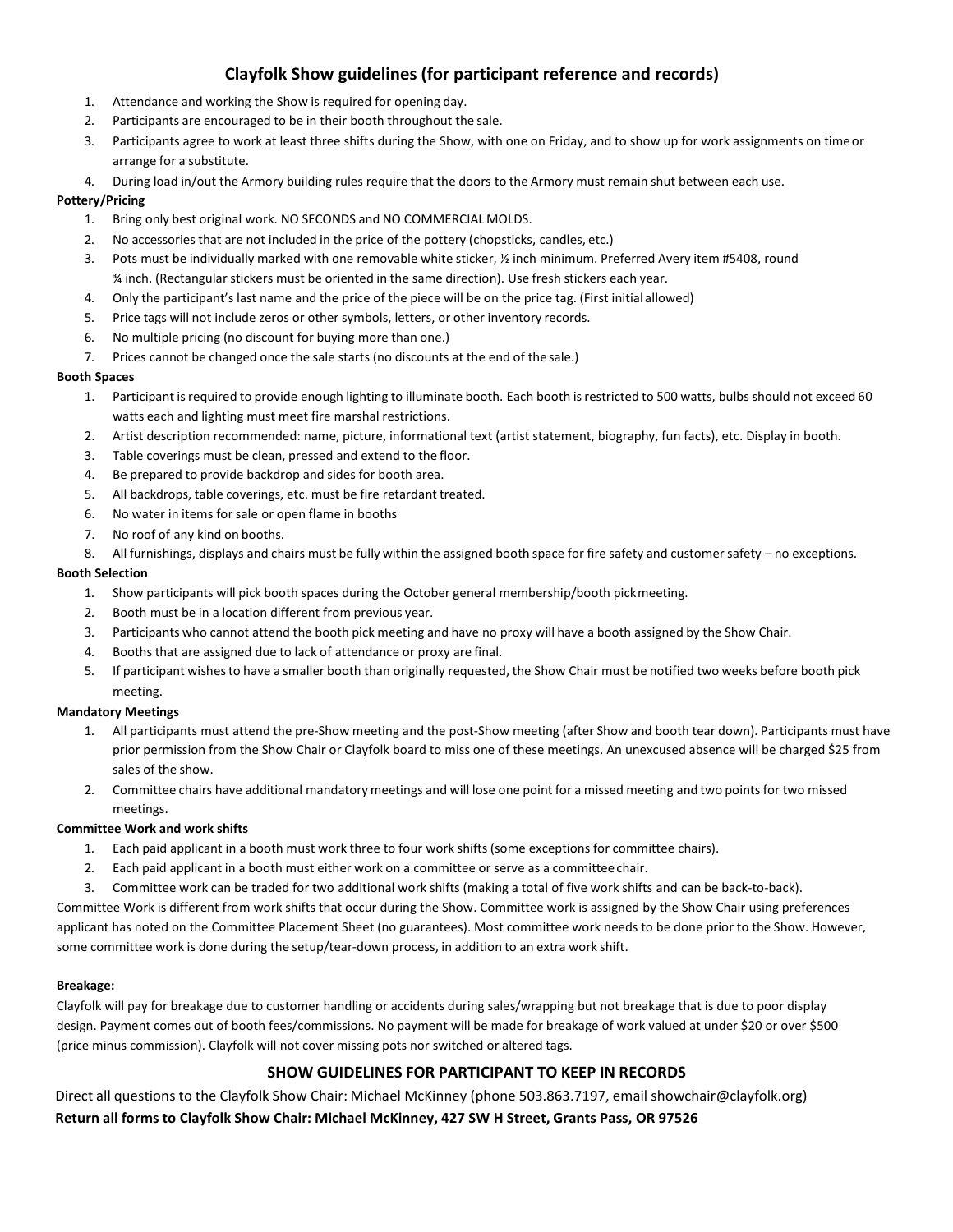# Committee and Work Shift Sign Up

Fill this page in completely. Do not leave any blank as ALL information is important.

| <b>Committee Placement</b>                                                                                                                                                   |                                                                                                                                                                                                                                                                                                                                                                                                                                                                                                                                                                                                                                      |                                                                          |                                                                                                                                                                                                                                                                                                                                                                                                                                                                                                                |  |  |  |
|------------------------------------------------------------------------------------------------------------------------------------------------------------------------------|--------------------------------------------------------------------------------------------------------------------------------------------------------------------------------------------------------------------------------------------------------------------------------------------------------------------------------------------------------------------------------------------------------------------------------------------------------------------------------------------------------------------------------------------------------------------------------------------------------------------------------------|--------------------------------------------------------------------------|----------------------------------------------------------------------------------------------------------------------------------------------------------------------------------------------------------------------------------------------------------------------------------------------------------------------------------------------------------------------------------------------------------------------------------------------------------------------------------------------------------------|--|--|--|
|                                                                                                                                                                              |                                                                                                                                                                                                                                                                                                                                                                                                                                                                                                                                                                                                                                      |                                                                          |                                                                                                                                                                                                                                                                                                                                                                                                                                                                                                                |  |  |  |
|                                                                                                                                                                              |                                                                                                                                                                                                                                                                                                                                                                                                                                                                                                                                                                                                                                      |                                                                          |                                                                                                                                                                                                                                                                                                                                                                                                                                                                                                                |  |  |  |
|                                                                                                                                                                              |                                                                                                                                                                                                                                                                                                                                                                                                                                                                                                                                                                                                                                      |                                                                          |                                                                                                                                                                                                                                                                                                                                                                                                                                                                                                                |  |  |  |
| Committee Placement - Mark Committee Preference (1, 2, 3) (must choose 3) or indicate TRAINEE<br>(If you are interested in being a trainee, please let the Show Chair know.) |                                                                                                                                                                                                                                                                                                                                                                                                                                                                                                                                                                                                                                      |                                                                          |                                                                                                                                                                                                                                                                                                                                                                                                                                                                                                                |  |  |  |
| $\bigcap$ Sales (5)                                                                                                                                                          |                                                                                                                                                                                                                                                                                                                                                                                                                                                                                                                                                                                                                                      | Demonstrations (2) $\Box$ Children's Area (6)                            | $\Box$ Promotions (4)                                                                                                                                                                                                                                                                                                                                                                                                                                                                                          |  |  |  |
|                                                                                                                                                                              | $\Box$ Refreshment (2) $\Box$ Group Booth (4) $\Box$ Cash/Checks (2) $\Box$ Building (3)                                                                                                                                                                                                                                                                                                                                                                                                                                                                                                                                             |                                                                          |                                                                                                                                                                                                                                                                                                                                                                                                                                                                                                                |  |  |  |
|                                                                                                                                                                              |                                                                                                                                                                                                                                                                                                                                                                                                                                                                                                                                                                                                                                      |                                                                          | Number in parentheses is number of people needed on committee. Some committees not noted here require only one committee member,<br>and those positions will be filled by Show Chair. Other committees are chair/trainee only: See Committee Description Page.                                                                                                                                                                                                                                                 |  |  |  |
|                                                                                                                                                                              | Work Shift Placement form below. This option may result in back-to-back work shifts.                                                                                                                                                                                                                                                                                                                                                                                                                                                                                                                                                 |                                                                          | In lieu of doing committee work, I will do up to two extra work shifts (to be determined by workload). Please mark here and on                                                                                                                                                                                                                                                                                                                                                                                 |  |  |  |
|                                                                                                                                                                              |                                                                                                                                                                                                                                                                                                                                                                                                                                                                                                                                                                                                                                      |                                                                          | Work Shift Placement (work shift assignments vary for chairs)                                                                                                                                                                                                                                                                                                                                                                                                                                                  |  |  |  |
|                                                                                                                                                                              | above on the Committee Placement form and understand you may have back-to-back work shifts).                                                                                                                                                                                                                                                                                                                                                                                                                                                                                                                                         |                                                                          | In lieu of doing committee work, I will do up to two extra work shifts (to be determined by workload. Please mark here and<br>Work Shift Preferences (Mark first four preferences 1, 2, 3, 4); although no guarantees are given.                                                                                                                                                                                                                                                                               |  |  |  |
|                                                                                                                                                                              | Remember to sign in 5 minutes before shift begins and check in with Sales Chairperson<br>$\Box$ Willing to do any work-shift job at Show. Thank you.<br>Cash/Check Sales (Remove sales tags and affix to tag boards; tally receipts; take cash or check)<br>Visa Sales (Use Visa machine, remove sales tags and affix to board; tally receipts)<br>Price Tag (Collect tag boards; transfer sales tags from boards to potter's pages; tally pages)<br>Wrapper (wrap, bag/box purchases; assemble boxes)<br>Part of Sales Team and required to do work shifts)<br>needed, encourage customers to enter email addresses into computers) |                                                                          | Customer Service/Aisle Host (direct customers in cash/visa line; assist customers with carrying pots; return baskets to greeters,<br>answer customer's questions, provide security as needed. Reports to sales chair and helps wrappers as needed)<br>Team Captain in Sales Area (This person is on the Sales committee and has received training to help with work shift questions.<br>Greeter (Welcome customers to show and answers questions. May back-up for sales area. Assist with Sunday Door Prize as |  |  |  |
| <u>Preferred Work Shifts (Mark preference for morning or afternoon- no guarantees are given)</u>                                                                             |                                                                                                                                                                                                                                                                                                                                                                                                                                                                                                                                                                                                                                      |                                                                          |                                                                                                                                                                                                                                                                                                                                                                                                                                                                                                                |  |  |  |
|                                                                                                                                                                              |                                                                                                                                                                                                                                                                                                                                                                                                                                                                                                                                                                                                                                      | All Clayfolk participants are required to work at least one Friday shift |                                                                                                                                                                                                                                                                                                                                                                                                                                                                                                                |  |  |  |
| Morning<br>Friday  <br>Sunday<br>Morning                                                                                                                                     | Midday<br>Evening<br>Afternoon                                                                                                                                                                                                                                                                                                                                                                                                                                                                                                                                                                                                       | Saturday<br>Morning                                                      | Evening<br>Midday                                                                                                                                                                                                                                                                                                                                                                                                                                                                                              |  |  |  |
|                                                                                                                                                                              | I am willing to work any time, any day.                                                                                                                                                                                                                                                                                                                                                                                                                                                                                                                                                                                              | I would like to work an extra shift and earn 1 point.                    |                                                                                                                                                                                                                                                                                                                                                                                                                                                                                                                |  |  |  |
|                                                                                                                                                                              |                                                                                                                                                                                                                                                                                                                                                                                                                                                                                                                                                                                                                                      |                                                                          | An information packet will be sent out approximately one month before the Show informing you of your shift assignments. Every                                                                                                                                                                                                                                                                                                                                                                                  |  |  |  |

effort will be made to accommodate your requests.